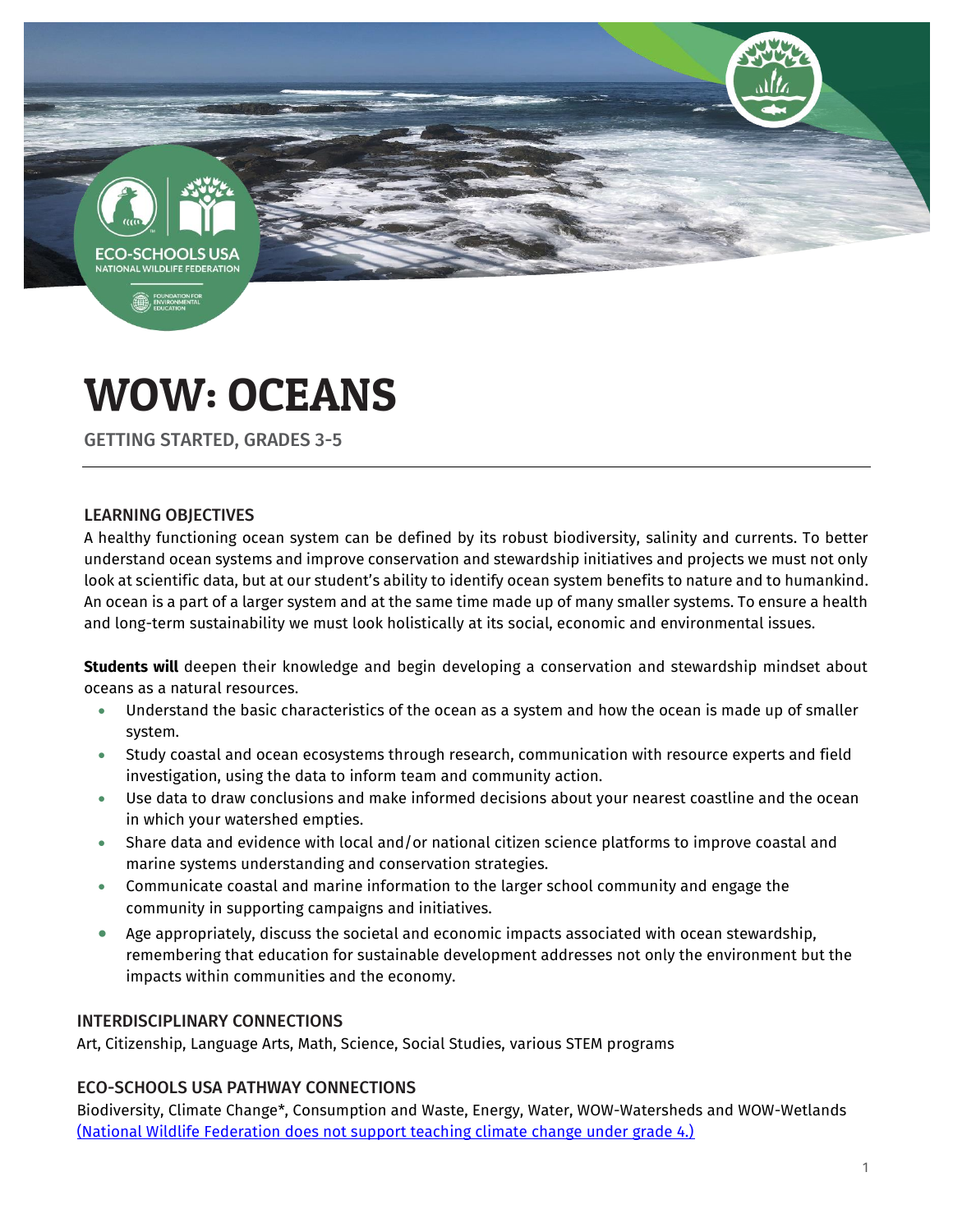



### METRICS NEEDED FOR AWARDS

1. How many actions did students take to improve ocean health?

#### UN'S SUSTAINABLE DEVELOPMENT GOALS – CONNECTIONS TO PATHWAY

<http://www.un.org/sustainabledevelopment/sustainable-development-goals/>



#### ARE YOU A GLOBE SCHOOL?

The Global Learning and Observations to Benefit the Environment (GLOBE) Program is an international science and education program that provides students and the public worldwide with the opportunity to participate in data collection and the scientific process, and contribute meaningfully to our understanding of the Earth system and global environment. **Learn more at >>** <http://www.nwf.org/Eco-Schools-USA/GLOBE.aspx>

**Below are protocol connections to the Ocean audit.** (Optional, but recommended.)

#### **Atmosphere Protocols** Aerosols | Air Temperature | Clouds | Precipitation | Surface Temperature | Wind

**Hydrosphere Protocols** Dissolved Oxygen | Nitrates | pH | Salinity | Temperature | Transparency

# **Pedosphere Protocols**

Characterization | Fertility | pH | Temperature

**Biosphere Protocols**  Arctic Bird Migration | Green Up/Green Down | Land Cover Classification